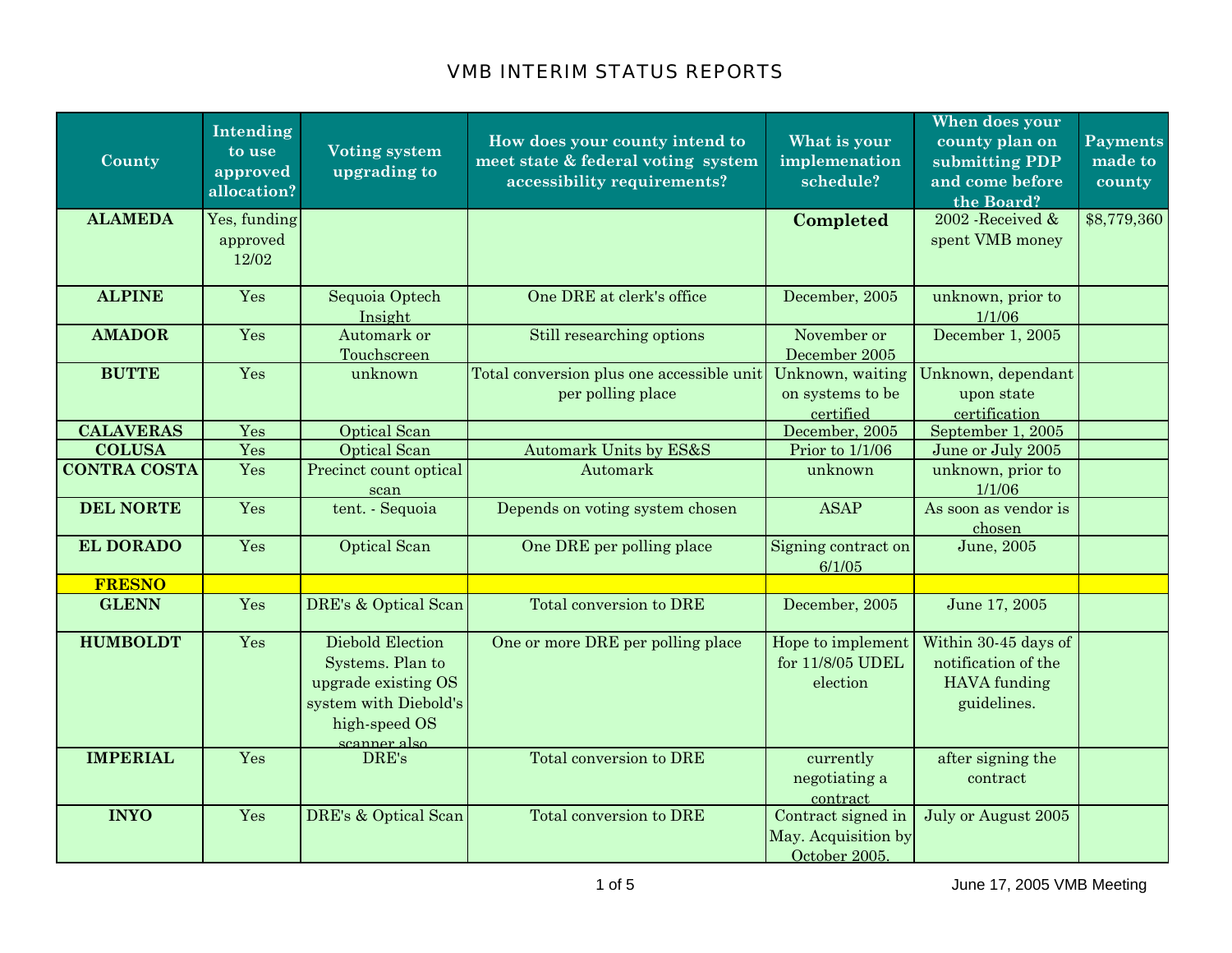| County             | Intending<br>to use<br>approved<br>allocation? | <b>Voting system</b><br>upgrading to            | How does your county intend to<br>meet state & federal voting system<br>accessibility requirements? | What is your<br>implemenation<br>schedule?                                             | When does your<br>county plan on<br>submitting PDP<br>and come before<br>the Board?                                       | <b>Payments</b><br>made to<br>county                   |
|--------------------|------------------------------------------------|-------------------------------------------------|-----------------------------------------------------------------------------------------------------|----------------------------------------------------------------------------------------|---------------------------------------------------------------------------------------------------------------------------|--------------------------------------------------------|
| <b>KERN</b>        | Yes                                            | Diebold TSx                                     | <b>Total conversion to DRE</b>                                                                      | As soon as it is<br>certified                                                          | As soon as the<br>Diebold TSx is<br>certified                                                                             | \$1,123,581<br>paid out of<br>\$3,401,866<br>allocated |
| <b>KINGS</b>       |                                                |                                                 |                                                                                                     |                                                                                        |                                                                                                                           |                                                        |
| <b>LAKE</b>        | Yes                                            | unknown, waiting for<br>systems to be certified | One per precinct as Phase I; future<br>phases dependent upon systems<br>certified                   | By 1/1/06                                                                              | unknown, prior to<br>1/1/06                                                                                               |                                                        |
| <b>LASSEN</b>      | Yes                                            | Diebold optican scan<br>& touch screen          | Touch screens                                                                                       | Upon certification<br>of touch screen                                                  | As soon as Diebold is<br>certified                                                                                        | \$105,635<br>for Phase 1                               |
| <b>LOS ANGELES</b> | Yes                                            | <b>InkaVote for Phase 1</b>                     | To be determined.                                                                                   | <b>Fall 2005</b>                                                                       | 2/9/04- VMB<br>approved Phase 1                                                                                           | \$610,354<br>for Phase 1                               |
| <b>MADERA</b>      | Yes                                            | unknown                                         | One accessible machine per polling<br>place, plus replacements                                      | Will use a phased<br>in approach with<br>total conversion<br>sometime in the<br>future | unknown, waiting for<br>certified systems<br>available to purchase,<br>there should be more<br>systems to choose<br>from. |                                                        |
| <b>MARIN</b>       | Yes                                            |                                                 | Diebold Accu-Vote OS One accessible machine per polling place                                       | Upon certification<br>of touch screen                                                  | June or July 2005                                                                                                         |                                                        |
| <b>MARIPOSA</b>    | Yes                                            |                                                 |                                                                                                     |                                                                                        | $1/15/03$ - VMB<br>approved Phase 1                                                                                       | \$98,644 for<br>Phase 1                                |
| <b>MENDOCINO</b>   | Yes                                            | with touchscreens                               | Diebold Accu-Vote OS One accessible machine per polling place                                       | Upon certification<br>of touch screen                                                  | $9/17/03$ - completed<br>for first phase                                                                                  | \$421,696<br>for Phase 1                               |
| <b>MERCED</b>      |                                                |                                                 |                                                                                                     |                                                                                        |                                                                                                                           |                                                        |
| <b>MODOC</b>       |                                                |                                                 |                                                                                                     |                                                                                        |                                                                                                                           |                                                        |
| <b>MONO</b>        | Yes                                            | Sequoia "Edge" TS                               | DREs at all polling places                                                                          | Approx. 4 months<br>after agreement is<br>signed                                       | June 17, 2005                                                                                                             |                                                        |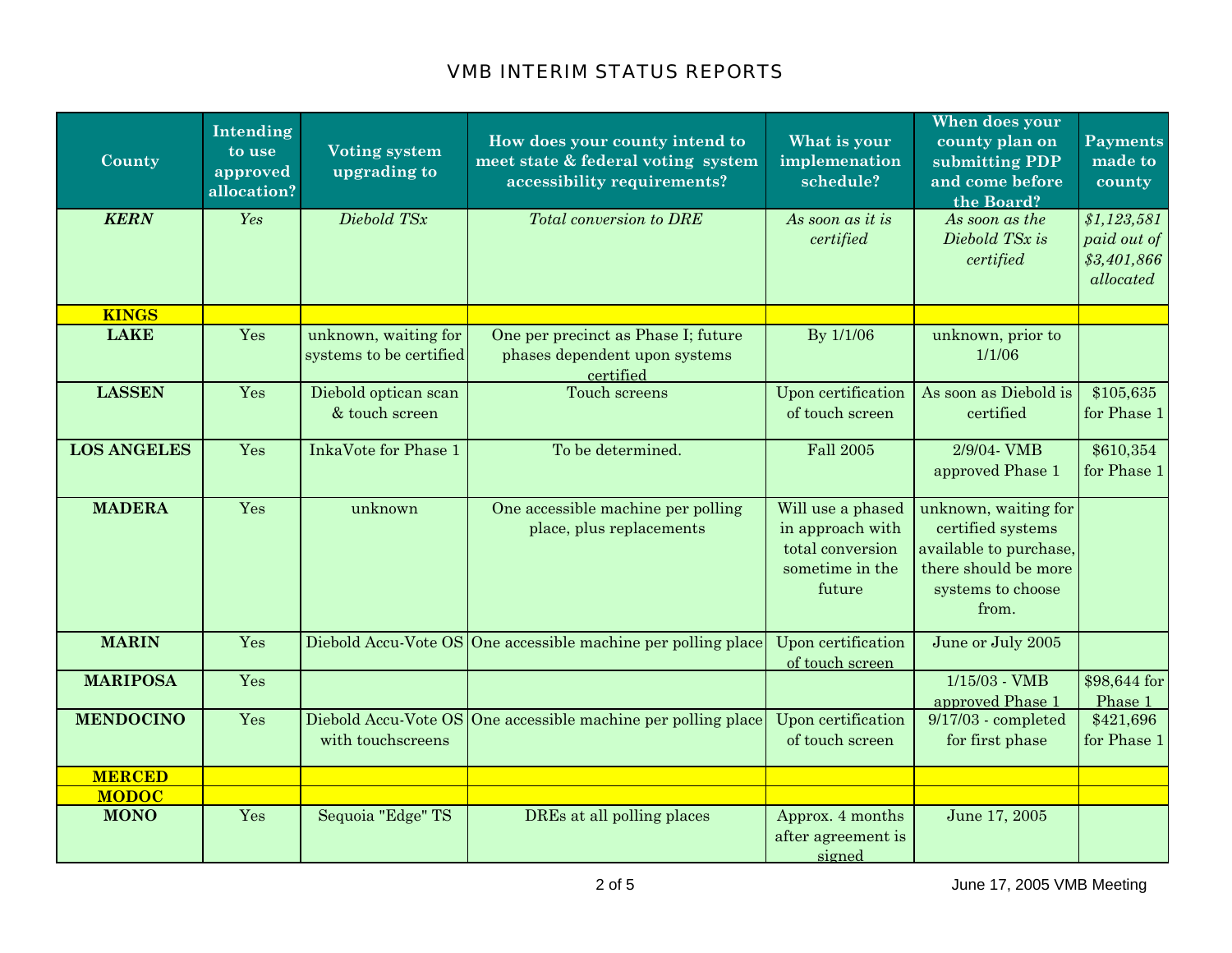| County            | Intending<br>to use<br>approved<br>allocation? | <b>Voting system</b><br>upgrading to                | How does your county intend to<br>meet state & federal voting system<br>accessibility requirements? | What is your<br>implemenation<br>schedule?                                   | When does your<br>county plan on<br>submitting PDP<br>and come before<br>the Board?     | <b>Payments</b><br>made to<br>county       |
|-------------------|------------------------------------------------|-----------------------------------------------------|-----------------------------------------------------------------------------------------------------|------------------------------------------------------------------------------|-----------------------------------------------------------------------------------------|--------------------------------------------|
| <b>MONTEREY</b>   |                                                |                                                     |                                                                                                     |                                                                              |                                                                                         |                                            |
| <b>NAPA</b>       | Yes, funding<br>approved<br>7/03               |                                                     |                                                                                                     | Completed                                                                    | 2003 - Received &<br>spent VMB money                                                    | \$891,111                                  |
| <b>NEVADA</b>     | Yes                                            | ES&S in precincts,<br>scanners for AV<br>ballots    | Automark                                                                                            | Prior to 1/1/06                                                              | June or July 2005                                                                       |                                            |
| <b>ORANGE</b>     | Yes, funding<br>approved<br>7/03               |                                                     |                                                                                                     | Completed                                                                    |                                                                                         |                                            |
| <b>PLACER</b>     | Yes                                            | Either a non-DRE<br>ballot marking device<br>or DRE | One accessible machine per polling place                                                            | Before the first<br>federal election in<br>2006                              | Phase II - prior to<br>1/1/06                                                           | \$1,495,010<br>paid for<br>Phase I<br>5/04 |
| <b>PLUMAS</b>     | Yes, funding<br>approved<br>12/02              |                                                     |                                                                                                     | Completed                                                                    |                                                                                         | \$176,139                                  |
| <b>RIVERSIDE</b>  | Yes, funding<br>approved<br>12/02              |                                                     |                                                                                                     | Completed                                                                    |                                                                                         | \$7,509,478                                |
| <b>SACRAMENTO</b> | Yes                                            | ESS M-100, M-650,<br>Automark                       | One Automark unit per polling place                                                                 | ESS M-100 & M-<br>650 acquired;<br>Automakk<br>anticipated in<br>Summer 2005 | Phase I Completed.<br>Phase II plan<br>scheduled for late<br>summer, early fall<br>2005 | \$3,923,320<br>paid 10/04<br>for Phase I   |
| <b>SAN BENITO</b> | Yes                                            | systems to be certified                             | unknown, waiting for One accessible machine per polling place                                       | unknown                                                                      | unknown, prior to<br>1/1/06                                                             |                                            |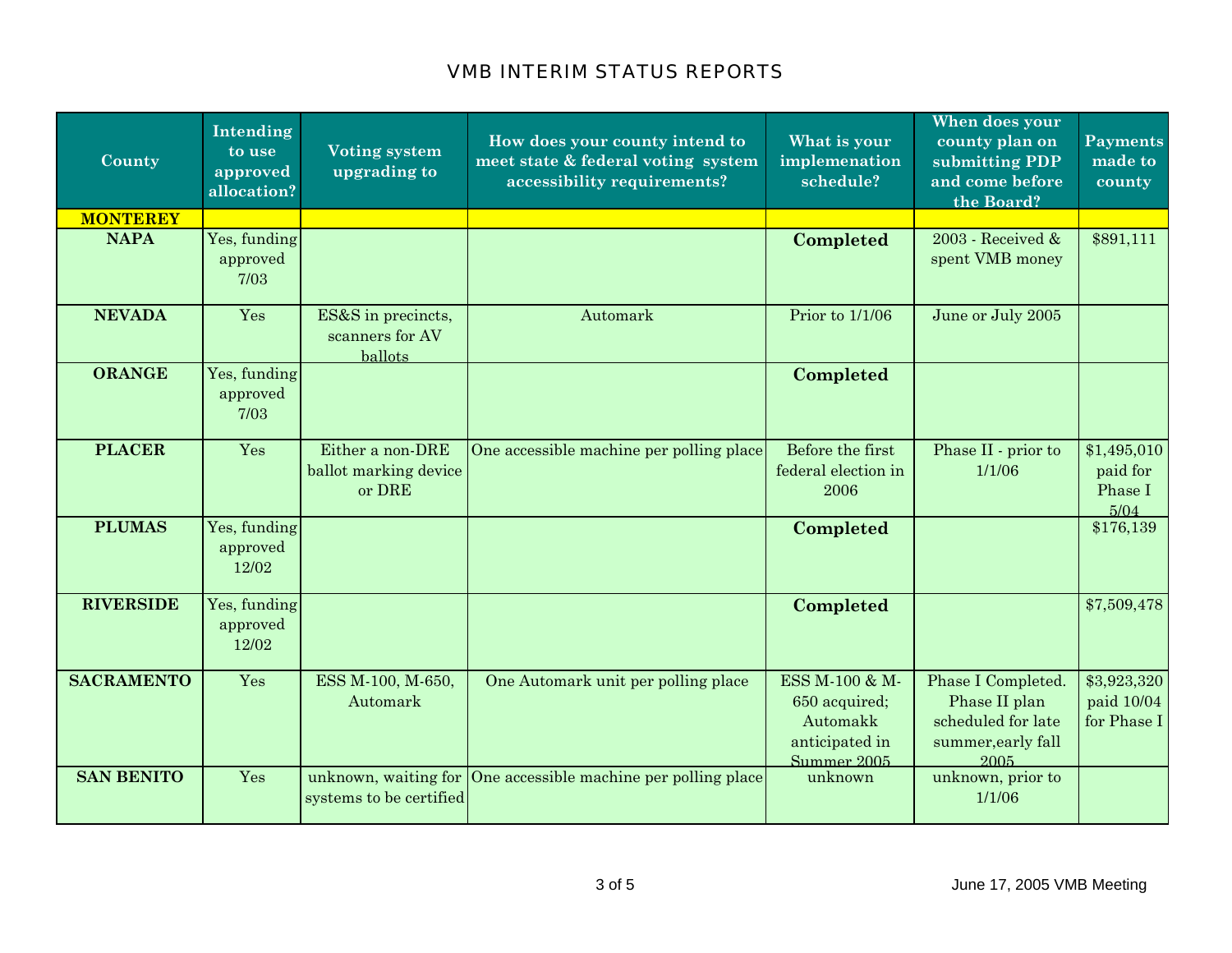| County                                                 | Intending<br>to use<br>approved<br>allocation? | <b>Voting system</b><br>upgrading to                                                                                                  | How does your county intend to<br>meet state & federal voting system<br>accessibility requirements? | What is your<br>implemenation<br>schedule?                    | When does your<br>county plan on<br>submitting PDP<br>and come before<br>the Board? | Payments<br>made to<br>county           |
|--------------------------------------------------------|------------------------------------------------|---------------------------------------------------------------------------------------------------------------------------------------|-----------------------------------------------------------------------------------------------------|---------------------------------------------------------------|-------------------------------------------------------------------------------------|-----------------------------------------|
| <b>SAN</b><br><b>BERNARDINO</b>                        | Yes, funding<br>approved<br>10/03              |                                                                                                                                       |                                                                                                     | Completed                                                     |                                                                                     | \$7,995,027                             |
| <b>SAN DIEGO</b><br><b>SAN</b><br><b>FRANCISCO</b>     | Yes<br>Yes                                     | <b>Optical Scan</b>                                                                                                                   | One DRE per polling place                                                                           | <b>January 1, 2006</b>                                        | After September 2005                                                                | \$2,198,230<br>paid 3/03<br>for Phase I |
| <b>SAN JOAQUIN</b><br><b>SAN LUIS</b><br><b>OBISPO</b> | Yes<br>Yes                                     | Phase I: plan to<br>supplement current<br>OS with DRE; Phase<br>II: plan to replace OS<br>with DRE machines<br>at every polling place | One accessible machine per polling place                                                            | end of 2005                                                   | Fall 2005, timing<br>dependent on the<br>certification of DRE's                     |                                         |
| <b>SAN MATEO</b>                                       | Yes                                            | ES&S AutoMark &<br>M100 OS or Hart<br>Intercivic e-Slate                                                                              | One or more accessible machine per<br>polling place                                                 | Within 30-60 days<br>from the passage or<br>failure of AB 867 | Within 60-90 days<br>from the passage or<br>failure of AB 867                       |                                         |
| <b>SANTA</b><br><b>BARBARA</b>                         | Yes                                            | unknown, in the<br>process of researching<br>& reviewing options                                                                      | unknown                                                                                             | unknown                                                       | unknown                                                                             | \$1,000,139<br>paid 1/03<br>for Phase I |
| <b>SANTA CLARA</b>                                     | Yes, funding<br>approved<br>10/03              |                                                                                                                                       |                                                                                                     | Completed                                                     |                                                                                     | \$9,503,395                             |
| <b>SANTA CRUZ</b>                                      | Yes                                            | unknown, waiting for<br>systems to be certified                                                                                       | one per precint as phase one                                                                        | Prior to 1/1/06                                               | Prior to 1/1/06                                                                     |                                         |